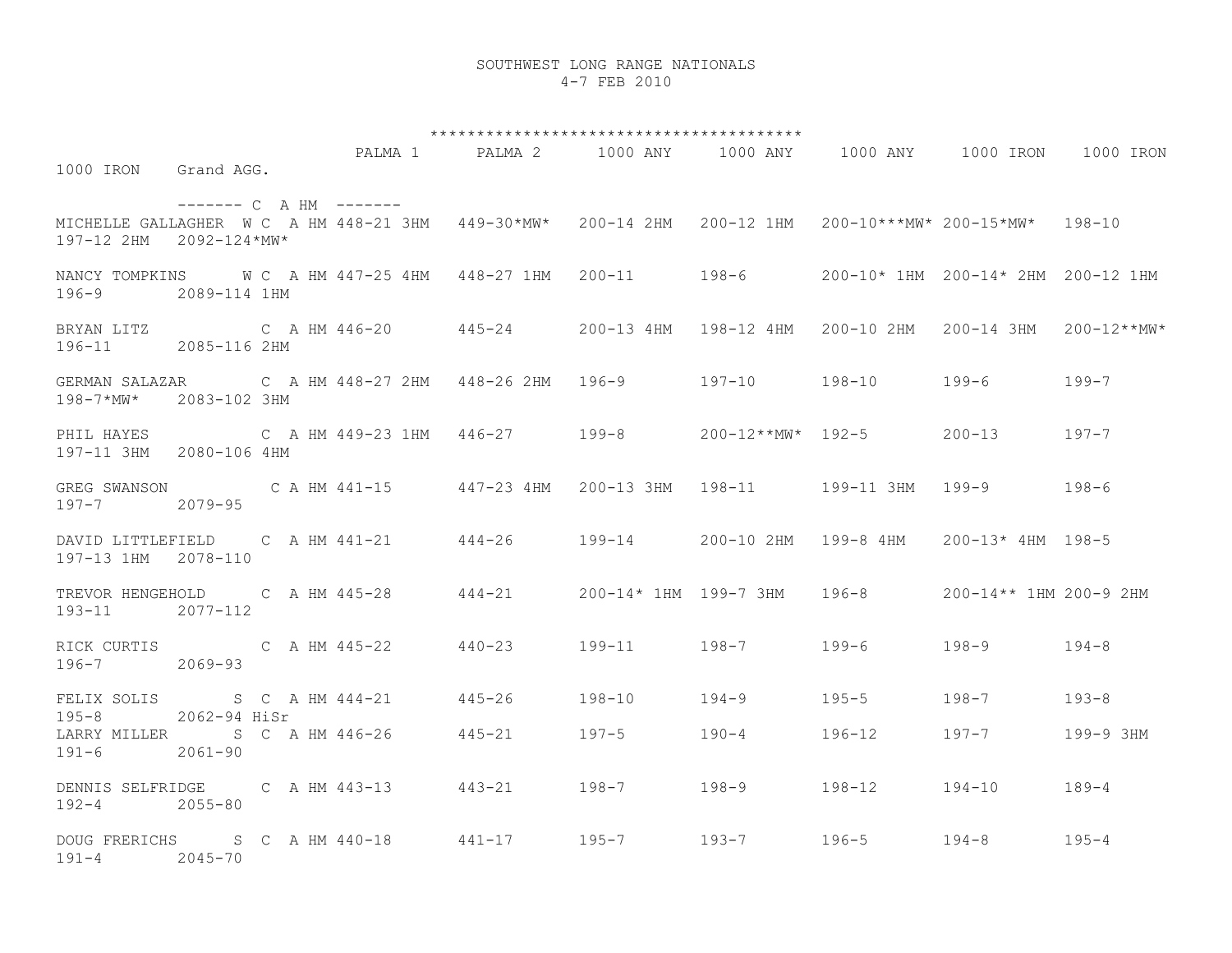| KEVIN D. CLOSE C A HM 438-14 439-17 199-15 191-6 195-11 200-9 190-3<br>$192 - 5$ 2044-80                                                |  |  |  |                   |     |
|-----------------------------------------------------------------------------------------------------------------------------------------|--|--|--|-------------------|-----|
| STEVE HARDIN C A HM 431-11 435-12 199-5 194-3 195-5 192-5 192-5 189-3<br>197-5 2032-49                                                  |  |  |  |                   |     |
| ROBERT MEAD S C A HM 436-15 434-15 191-9 186-6 197-6 193-4 194-5<br>$191 - 5$ 2022-65                                                   |  |  |  |                   |     |
| DAVID MILOSEVICH S C A HM 435-15 435-14 194-7 193-5 193-6 186-2 188-6<br>192-9 2016-64                                                  |  |  |  |                   |     |
| STEVEN MERRITT S C A HM 428-4 432-15 197-8 191-6 192-4 191-5 190-3<br>$176 - 3$ 1997-48                                                 |  |  |  |                   |     |
| BOB GUDGEL S C A HM 420-9 415-13 198-8 196-7 194-8 179-3 195-5<br>$194-9$ $1991-62$                                                     |  |  |  |                   |     |
| ELLIOT ZUNICH S C A HM 421-11 430-11 189-2 188-5 192-8 191-6 190-5<br>188-4 1989-52                                                     |  |  |  |                   |     |
| DNF 1680-81                                                                                                                             |  |  |  |                   |     |
| SCOTT RILES G C A HM 442-15 444-22 195-5 195-7 182-5 188-4<br>DNF 1646-58                                                               |  |  |  |                   | DNF |
| RANDY TEISSEDRE C A HM DNF DNF 198-6 190-3 194-6 198-9 196-5<br>186-1 1162-30                                                           |  |  |  |                   |     |
| ------- C P HM -------<br>CHARLES CLARK C P HM 447-25 440-22 200-13 1HM 195-10 197-9 1HM 198-12 1HM 197-6 1HM<br>197-6 1HM 2071-103 1HM |  |  |  |                   |     |
| BARRY SMITH G C P HM 448-17 2HM 447-26 1HM 198-7 192-6 195-6 3HM 194-8 193-1<br>197-6 2HM 2064-77 HiGS                                  |  |  |  |                   |     |
| WAYNE FORSHEE C P HM 447-25 3HM 444-23 196-10 191-9 195-4<br>192-9 2057-102 2HM                                                         |  |  |  | 198-12 2HM 194-10 |     |
| STEVE CUNICO S C P HM 448-26 1HM 443-21 197-9 189-4 196-8 2HM 198-9 3HM 195-7<br>191-7 2057-91 3HM                                      |  |  |  |                   |     |
| PETER CHURCH G C P HM 444-16 443-20 199-10 2HM 194-6 193-9 198-8 191-3<br>193-6 2055-78                                                 |  |  |  |                   |     |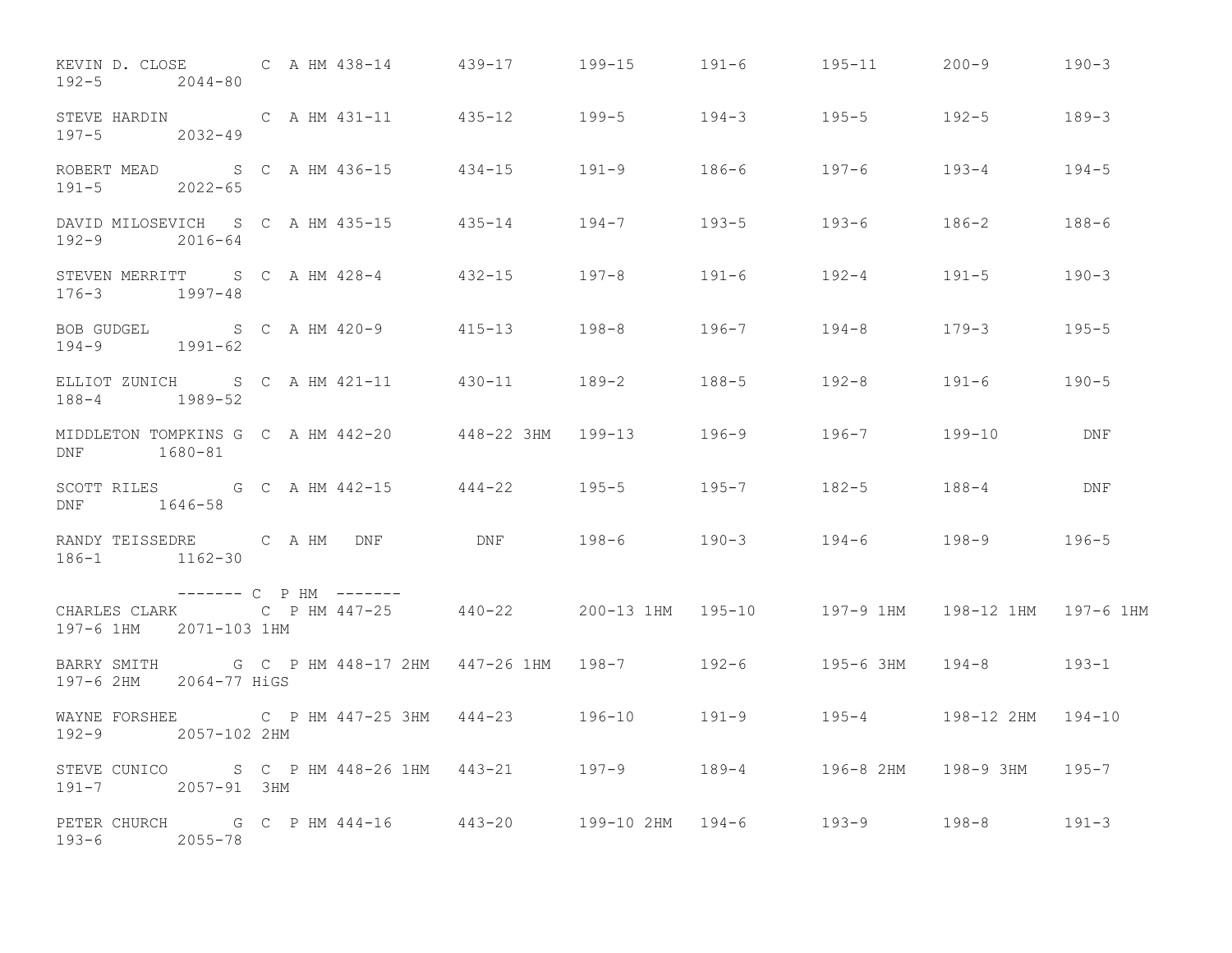| ALLEN ELLIOTT 6 C P HM 440-18 445-21 2HM 195-8 196-12 3HM 193-6 195-7 196-10 3HM<br>$192 - 4$<br>2052-86 |            |  |                 |                                                          |                                   |           |           |                       |            |
|----------------------------------------------------------------------------------------------------------|------------|--|-----------------|----------------------------------------------------------|-----------------------------------|-----------|-----------|-----------------------|------------|
| GARY HENRY<br>196-8 3HM 2047-76                                                                          |            |  |                 | C P HM 444-20 441-18 197-9 199-8 1HM 191-4 193-5 186-4   |                                   |           |           |                       |            |
| KENNETH PORTER C P HM 446-14 444-19 196-5 198-5 2HM 188-5 194-7 188-2<br>$190 - 4$<br>$2044 - 61$        |            |  |                 |                                                          |                                   |           |           |                       |            |
| BILL OTTEN S C P HM 441-24 435-15 196-4 196-11 188-2<br>195-7 2038-78                                    |            |  |                 |                                                          |                                   |           |           | $195 - 8$             | $192 - 7$  |
| BILL LAIR<br>$193 - 4$ 2034-72                                                                           |            |  |                 | S C P HM 441-23 435-16 198-8 3HM 185-4 191-2 197-7 194-8 |                                   |           |           |                       |            |
| SCOTT FULMER C P HM 441-21 441-13 191-4 186-4 189-6 186-5 192-2<br>185-3 2011-58                         |            |  |                 |                                                          |                                   |           |           |                       |            |
|                                                                                                          |            |  |                 |                                                          |                                   |           |           | $176 - 4$             | $189 - 4$  |
| MIKE StCLAIR G C P HM 434-13 431-11 190-5<br>185-3 1979-41                                               |            |  |                 |                                                          |                                   | $192 - 5$ |           | $179 - 2$ 189-0 179-2 |            |
| BOB JONES<br>DNF <sub>2</sub>                                                                            | 1438-53    |  | S C P HM 435-20 | 443-21 183-5 186-3                                       |                                   |           | $191 - 4$ | DNF                   | DNF        |
| JAMES COBB<br>193-7 1167-37                                                                              | C P HM DNF |  |                 | DNF 197-7 189-3 194-4 197-10 197-6 2HM                   |                                   |           |           |                       |            |
| WAYNE ULLRICH C P HM DNF<br>$194-5$ $1145-32$                                                            |            |  |                 |                                                          | DNF 196-7 194-7 184-3 184-4 193-6 |           |           |                       |            |
| PETER CERNANSKY S C P HM 439-11<br>$190 - 4$<br>$1012 - 29$                                              |            |  |                 | DNF                                                      | DNF                               | DNF       | DNF       | $193 - 8$             | $190 - 6$  |
| JUSTIN SKARET C P HM 449-27*MW* DNF<br>$449 - 27$<br>DNF                                                 |            |  |                 |                                                          | DNF                               | DNF       | DNF       | DNF                   | DNF        |
| MARC MITTRY C P HM 441-15 DNF<br>$441 - 15$<br>DNF                                                       |            |  |                 |                                                          | DNF                               | DNF       | DNF       | DNF                   | <b>DNF</b> |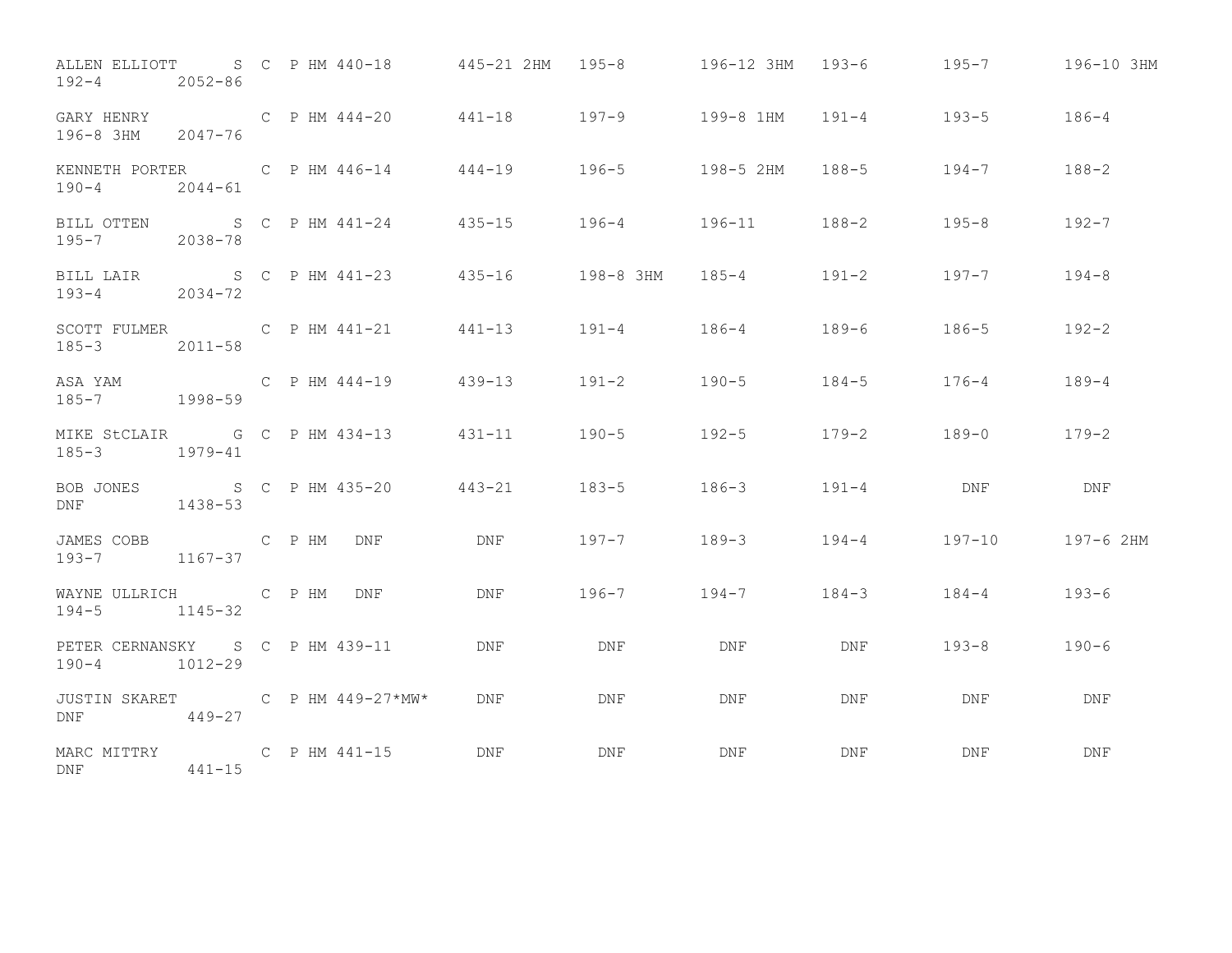|                                                   | $------ C A MA$ -------                |  |                                               |            |                                                                  |           |                                       |                               |              |
|---------------------------------------------------|----------------------------------------|--|-----------------------------------------------|------------|------------------------------------------------------------------|-----------|---------------------------------------|-------------------------------|--------------|
| 192-5 2MA 2059-80 1MA                             |                                        |  |                                               |            | JAMES GAINES S C A MA 442-18 2MA 441-17 1MA 200-9 1MA            |           | 200-10 1MA    195-9 1MA     196-7 1MA |                               | 193-5 2MA    |
| $191 - 4$                                         | 2018-61                                |  |                                               |            | DOAN TREVOR S C A MA 436-19 435-14 194-5 187-5 191-4 193-7 191-3 |           |                                       |                               |              |
| JOHN ANDRES G C A MA 433-13<br>$181 - 2$          | 2003-57                                |  |                                               | $425 - 13$ | $197 - 9$                                                        | 191-5     | 191-6                                 | 193-6                         | $192 - 3$    |
| BOB DE PASOUE G C A MA 424-9<br>$190 - 4$ 1996-45 |                                        |  |                                               |            | 426-9 198-6 191-4                                                |           | $191 - 5$                             | $191 - 4$                     | $185 - 4$    |
| HAVEN J WILLIAMS S C A MA DNF<br>$186 - 3$        | 1537-37                                |  |                                               | 426-13     | $192 - 6$                                                        | $174 - 3$ | $180 - 5$                             | $187 - 4$                     | $192 - 3$    |
| DOUGLAS FLETCHER C A MA<br>196-7 1MA 1172-42      |                                        |  | DNF                                           | DNF        | 199-8 2MA     194-4 2MA    194-5 2MA    194-8 2MA                |           |                                       |                               | 195-10 1MA   |
| JOHN GILES<br>$179 - 2$                           | S C A MA DNF<br>1116-26                |  |                                               | DNF        | 190-6 190-3 183-6 193-5                                          |           |                                       |                               | $181 - 4$    |
|                                                   |                                        |  |                                               |            |                                                                  |           |                                       |                               |              |
| $179 - 5$                                         | $------C$ P MA $------$<br>1972-51 1MA |  |                                               |            |                                                                  |           |                                       |                               |              |
| JIM ADELL<br>$178 - 2$                            | G C P MA 434-16<br>1971-47 2MA         |  |                                               |            | $433 - 12$ 186-4 184-2                                           |           | $184 - 4$                             | $187 - 3$                     | $185 - 4$    |
| $172 - 1$ $1944 - 34$                             |                                        |  |                                               |            |                                                                  |           |                                       | $187 - 2$ $187 - 3$ $184 - 3$ |              |
| OLIVER MILANOVIC C P MA 435-19<br>DNF             | 1436-45                                |  |                                               |            | 421-12 199-7 191-2                                               |           | $190 - 5$                             | DNF                           | $_{\rm DNF}$ |
| $171 - 2$                                         | $1402 - 39$                            |  | LORNE FISHER G C P MA 420-11 433-14           |            | DNF                                                              | DNF       | DNF                                   | $190 - 6$                     | 188-6        |
| DNF                                               | $888 - 36$                             |  | DAVID DRISCOLL S C P MA 446-17 1MA 442-19 1MA |            | DNF                                                              | DNF       | DNF                                   | DNF                           | DNF          |
| DNF                                               | $867 - 26$                             |  | CHARLES FRYER S C P MA 429-12 438-14 2MA      |            | DNF                                                              | DNF       | DNF                                   | DNF                           | DNF          |
| DNF                                               | $851 - 27$                             |  | MICHAEL TOLIVER C P MA 418-11 433-16          |            | DNF                                                              | DNF       | DNF                                   | DNF                           | DNF          |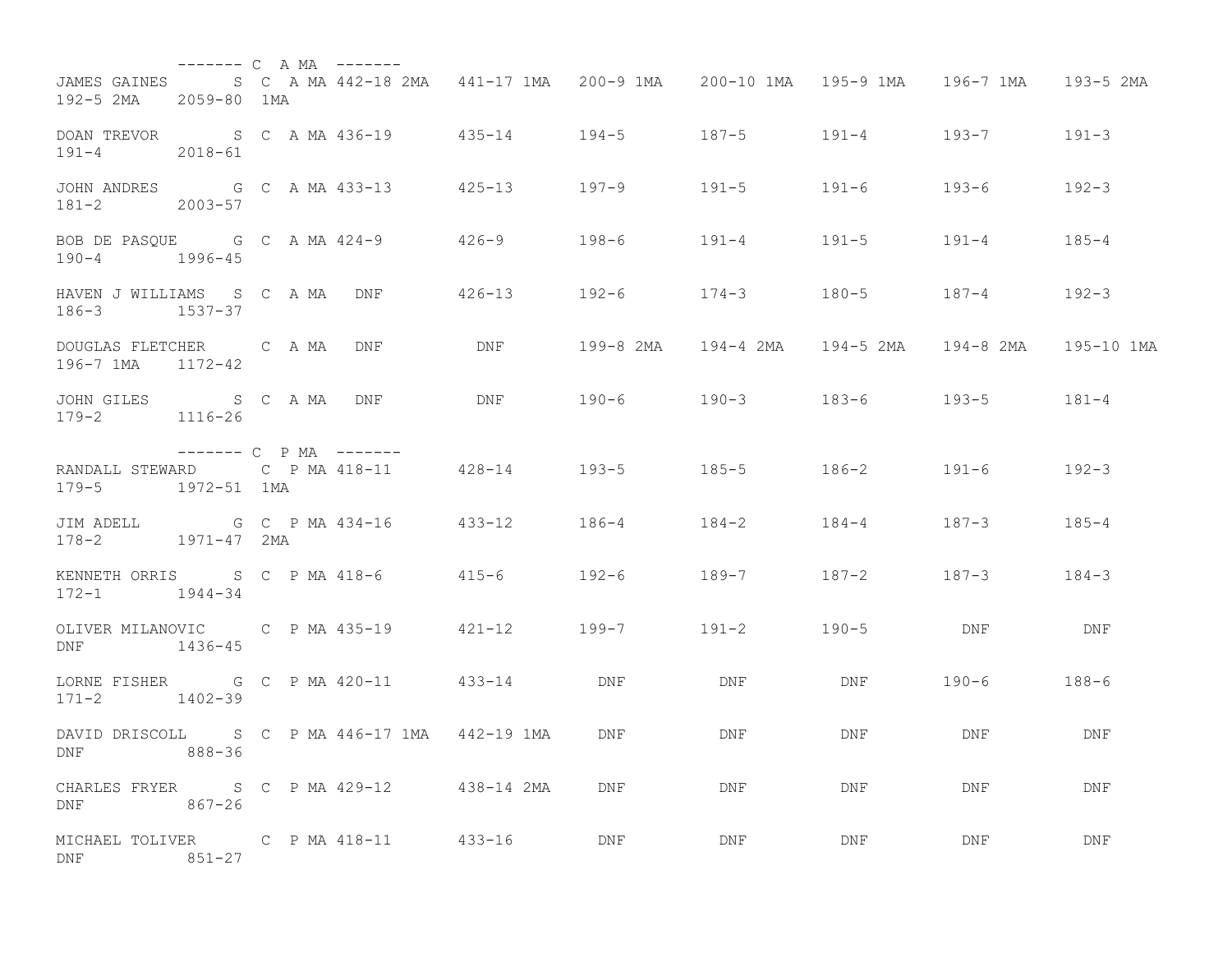|                                                                                                                                           | --------              | $\overline{C}$ | P EX | $- - - - - - -$ |           |                                |                                                            |                 |                      |            |
|-------------------------------------------------------------------------------------------------------------------------------------------|-----------------------|----------------|------|-----------------|-----------|--------------------------------|------------------------------------------------------------|-----------------|----------------------|------------|
| ANETTE WACHTER<br>187-5 1EX 2046-89 1EX                                                                                                   |                       |                |      |                 |           |                                | C P SS 442-18 1EX 439-19 1EX 200-14***MW* 199-11 1EX 183-3 |                 | 199-12 1EX 197-7 1EX |            |
| JACK GREENLEAF S C P EX 416-7<br>$172 - 4$                                                                                                | 1923-37               | 2EX            |      |                 | 428-8     | 189-5                          | $181 - 6$                                                  | $184 - 5$       | $173 - 0$            | $180 - 2$  |
| JOHN LOWTHER C P EX 411-9<br>$174 - 3$                                                                                                    | $1921 - 40$           |                |      |                 | 425-7     | $191 - 7$                      | 179-3                                                      | 185-6           | $187 - 1$            | 169-4      |
| STEVE ROSSI S C P SS 399-8 410-7 174-4 169-2<br>$182 - 6$ 1873-34                                                                         |                       |                |      |                 |           |                                |                                                            | $168 - 0$       | $182 - 3$            | $189 - 4$  |
| PHILLIP MEYERS S C P SS 374-4 404-9<br>$170 - 3$ 1639-24                                                                                  |                       |                |      |                 |           | <b>DNF</b>                     | $180 - 2$                                                  | $187 - 5$       | $156 - 0$            | $168 - 1$  |
| FRANK LUCERO C A EX<br>$146 - 3$                                                                                                          | $1467 - 33$           |                |      | DNF             |           | $421 - 14$ $189 - 5$ $187 - 5$ |                                                            | $177 - 3$ 184-1 |                      | $163 - 2$  |
| ALLAN MORITA CAEX<br>$175 - 5$ 1135-29                                                                                                    |                       |                |      | <b>DNF</b>      | DNF       |                                | 194-7 1EX 193-5 2EX 191-6 1EX 188-2                        |                 |                      | $194 - 4$  |
| RON PIOTROWSKI G C P EX<br>DNF FOR THE STATE OF THE STATE OF THE STATE OF THE STATE OF THE STATE OF THE STATE OF THE STATE OF THE STATE O | 958-23                |                |      | <b>DNF</b>      | $410 - 9$ | $177 - 6$ 189-4                |                                                            | $182 - 4$       | <b>DNF</b>           | <b>DNF</b> |
| TIM KULOW<br>DNF                                                                                                                          | S C A EX<br>$572 - 9$ |                |      | <b>DNF</b>      | DNF       | 193-5 2EX 191-1                |                                                            | 188-3 2EX       | <b>DNF</b>           | <b>DNF</b> |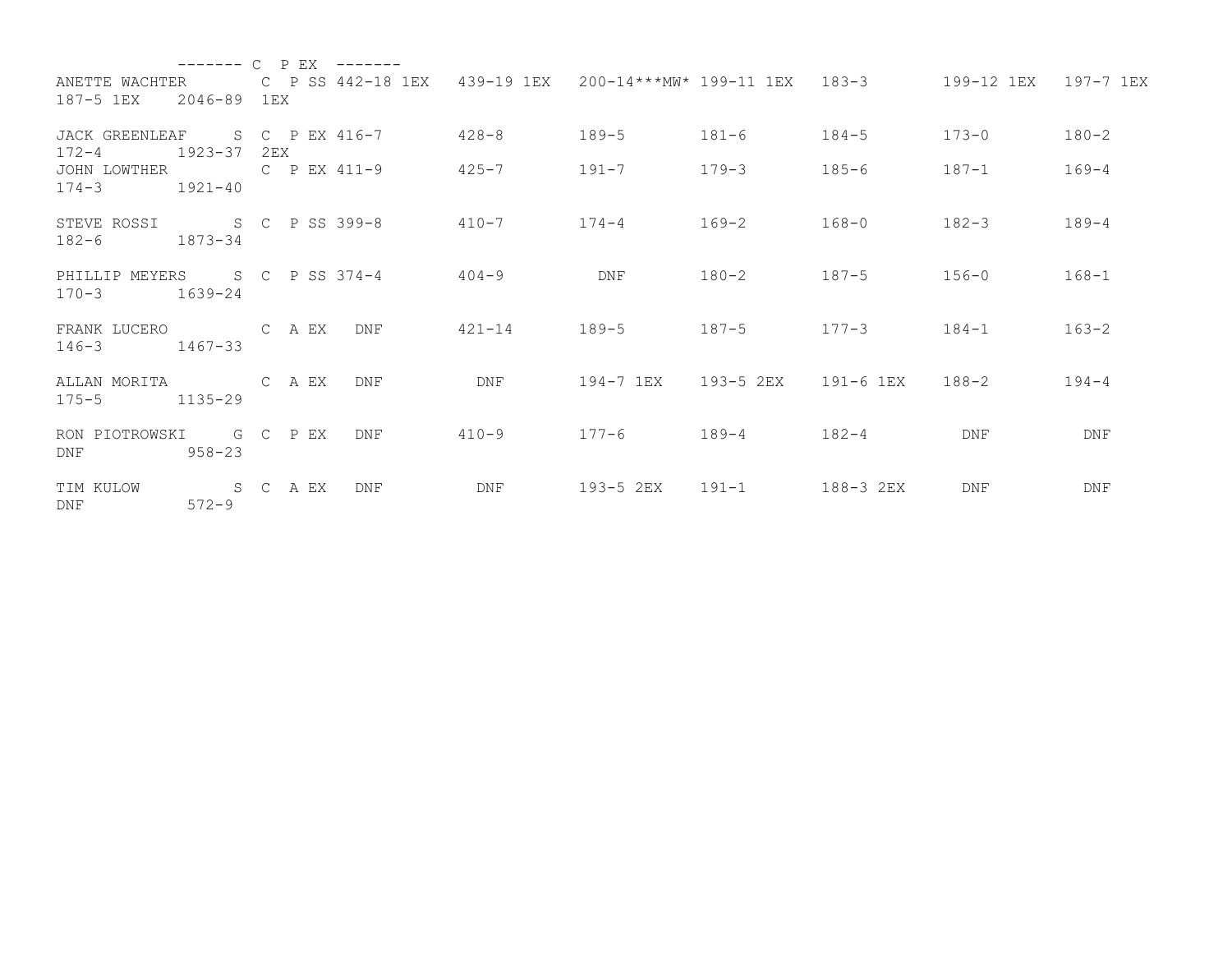## \*\*\*\*\*\*\*\*\*\*\*\*\*\*\*\*\*\*\*\*\*\*\*\*\*\*\*\*\*\*\*\*\*\*\*\*\*\*\*\*

## F-OPEN FINAL RESULTS

| 1K ANYIRON Grand AGG.                             | PALMA                 PALMA              1K ANY ANY    1K ANY ANY    1K ANY 1K ANYIRON     1K ANYIRON |     |     |     |            |                       |
|---------------------------------------------------|-------------------------------------------------------------------------------------------------------|-----|-----|-----|------------|-----------------------|
| $197 - 8 \cdot \text{MW}^*$ 2072-96 $\text{MW}^*$ | ------- C HM -------                                                                                  |     |     |     |            | 200-9*MW*             |
| 196-9 1HM 2064-85                                 | LARRY BARTHOLOME S C HM 442-18 445-25*MW* 195-7 198-7*MW* 197-9*MW* 196-6                             |     |     |     |            | 195-4 1HM             |
| 196-7 2057-79                                     | JIM MURPHY S C HM 444-23 442-19 193-5 197-10 1HM 194-3 197-7 194-5                                    |     |     |     |            |                       |
| 197-8 1MA 2054-79 1MA, HiGS                       | ------- C MA -------<br>JOHN BREWER G C MA 434-12 441-21 2MA 199-8 1HM 197-7 194-6 196-7 1MA          |     |     |     |            | 196-10 1MA            |
| 188-7 2041-77                                     | DARREN SUCATO             C   MA  441-17 1MA    435-16          198-10        194-8          196-8    |     |     |     | $193 - 5$  | 196-6                 |
| 192-7 2008-59                                     | CHARLES GOODING G C MA 438-11 414-12 191-5 196-8 188-4                                                |     |     |     | $193 - 5$  | $196 - 7$             |
| $DNF$ $434-9$                                     | LESTER BRUNO C MA 434-9 DNF                                                                           | DNF | DNF | DNF | <b>DNF</b> | <b>Example 19 DNF</b> |
| DNF 385-2                                         | ROBERT JENSEN G C MA DNF 385-2 DNF                                                                    |     | DNF | DNF | DNF        | DNF                   |
| 195-7 2049-66 1EX                                 | ——————— C EX ——————<br>ERIC STECKER C EX 434-18 442-14 1MA 199-9*MW* 190-1 195-3 199-7*MW* 195-7      |     |     |     |            |                       |
| 190-3 2034-67                                     | STEVE LOCKWOOD  C EX 441-15 2MA  439-18  196-5 1EX  193-8 1EX  194-8  193-7                           |     |     |     |            | $188 - 3$             |
| 193-5 1993-41                                     | CHRIS CUTHBERT G C EX 427-5 434-10 186-2 189-4 196-4 1EX 185-9                                        |     |     |     |            | $183 - 2$             |
| DNF 1328-26                                       |                                                                                                       |     |     |     |            | <b>DNF</b>            |